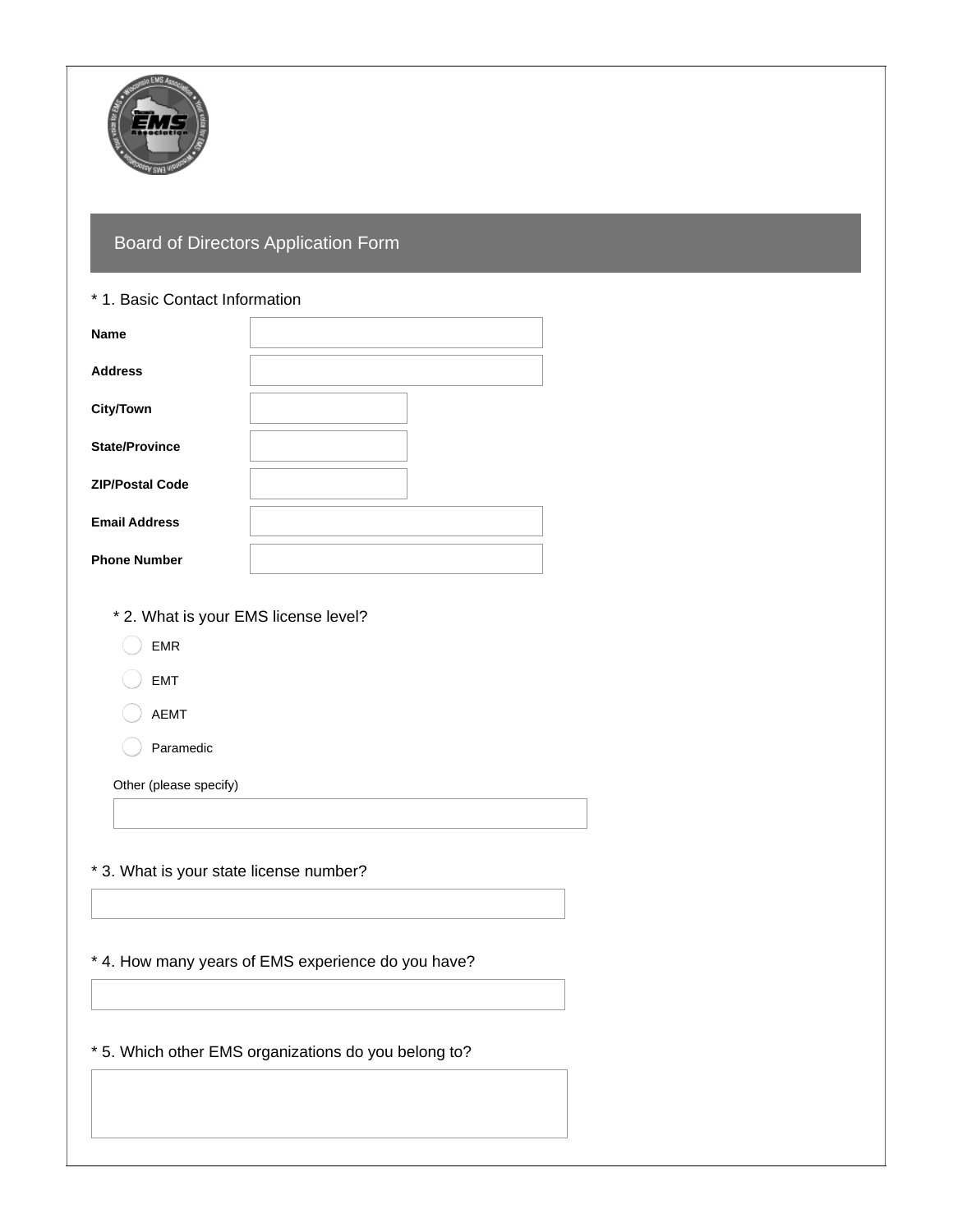|  |  |  |  |  | * 6. Which EMS agency do you run with? |
|--|--|--|--|--|----------------------------------------|
|--|--|--|--|--|----------------------------------------|

\* 7. What is your current position with your EMS agency?

\* 8. Please select which areas of WEMSA you are most interested in participating in on the Board of Directors.

| Advocacy                       |
|--------------------------------|
| <b>Education</b>               |
| Finance                        |
| Membership                     |
| Publications                   |
| <b>EMS &amp; Fire Memorial</b> |
| <b>Strategic Planning</b>      |

\* 9. Provide a short bio (200 - 300 words) that could be published on the WEMSA BOD ballot and/ or in public-facing publications should you be selected.

\* 10. Please describe your interest and involvement in EMS, why you feel that you would be an asset as a member of the Board of Directors for WEMSA, and/or how your experience in the EMS field has inspired you to apply for a Board of Directors position with WEMSA. Please include a challenge that you feel EMS is (or will be) facing in Wisconsin, and how you propose we work with various stakeholders to develop/ implement solutions to mitigate this challenge.